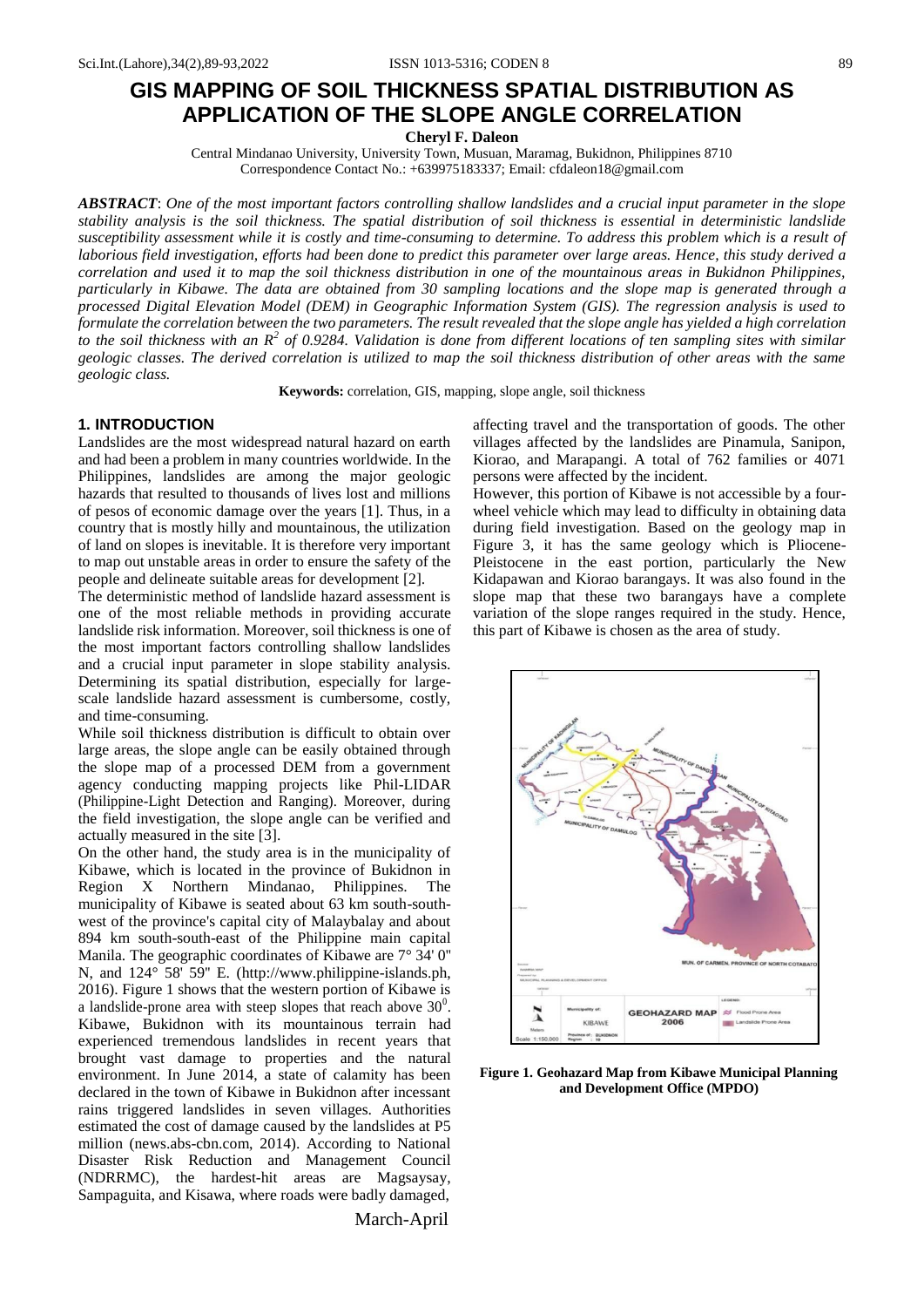

**Figure 2. Slope Map from Kibawe Municipal Planning and Development Office (MPDO)**



**Figure 3. Geology Map of Kibawe, Bukidnon**

## **2. METHODS**

### **Research Locale**

The study site is located at two barangays of Kibawe, Bukidnon, the Philippines specifically in New Kidapawan and Kiorao as shown in Figure 4. Based on the geology map in Figure 3, the study site has Pliocene-Pleistocene geology. Most landslide events in this municipality had occurred in this geology type. The barangays of New Kidapawan and Kiorao had various ranges of slope angles that were essential in the study.

## **Slope Angle from Digital Elevation Model (DEM)**

One of the necessary input parameters in deriving the empirical model is the slope angle. This parameter was obtained from the digital elevation model (DEM). DEM data

was acquired from the Phil-LiDAR CMU. The processed DEM was used in determining the slope angles present in the study site where it produced the slope map. The slope map of the two barangays used in the study is shown in Figure 5 which was generated from the GIS software.



**Figure 4. The study area**

## **Field Investigation**

Field exploration was conducted to obtain actual measurements of slope angle and soil thickness. Sampling points were distributed to 10 different slope angle ranges. Soil thickness of 30 locations was determined throughout the study area. The soil thickness was correlated with the slope angle using the regression analysis.

## **Validation of the Correlation**

The derived correlation model was validated by conducting soil sampling to ten points with different slope angles at different areas but with the same geology. The sampling site used for the validation was Barangay Katipunan, Arakan, North Cotabato. This area has Pliocene-Pleistocene geology and several landslides were being experienced in the area. The soil thickness values in this sampling site were the observed values which were plotted against the predicted values computed from the empirical models. The coefficient of determination  $R^2$  determined the validity of the model.

# **Generation of Output Map**

The output map was generated using the GIS software. The spatial variation of soil thickness in an area was mapped using the derived empirical equation.

## **3. RESULTS AND DISCUSSION**

#### **Correlation of Soil Thickness with the Slope Angle**

Soil is the loose material composed of weathered rock and other minerals, and also partly decayed organic matter, that covers large parts of the land surface of the earth [4-5].

Soil is the weathered and fragmented outer layer of the earth's terrestrial surface, formed initially through the disintegration and decomposition of rocks by physical and chemical processes and influenced subsequently by the activity and accumulated residues of numerous species of microscopic and macroscopic biota [5-6].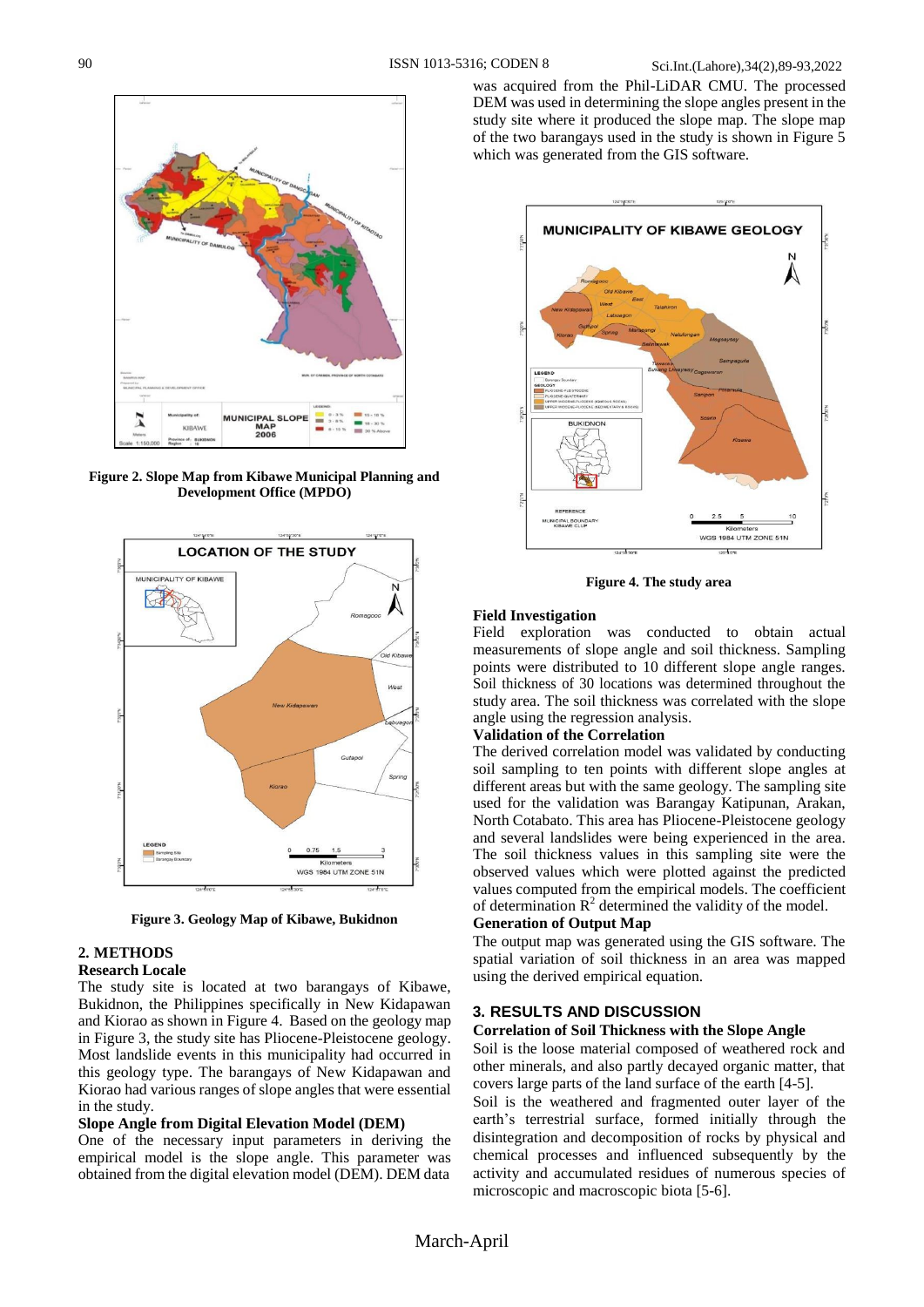

**Figure 5. Slope map of the study area from GIS (Daleon and Lorenzo, 2018)**

In this study, the soil thickness is referred to the depth of soil from the surface down to the weathered bedrock. This soil depth is usually the depth of failure. Some of the field methods to determine the soil thickness are by measuring the borehole, augering, and using penetrometers.

The soil thickness and regolith at any point will depend on the relative rates of soil removal and soil formation. In thin soil, very little water is retained and weathering rates are low. In very thick soils, water moves so slowly towards the weathering front that the rate of weathering is again below the potential maximum. Thus, weathering and soil formation are at a maximum at intermediate soil thickness. The soil thickness strongly affects relative slope stability, yet the spatial variation in soil thickness in landslide-prone areas is rarely estimated (two exceptions are [9-10]) [5, 7, 8]. Soils are typically thin to absent on sharply defined ridges and thickest in unchannelled valleys.

In this study, the resulting empirical model between soil thickness and slope angle with its coefficient of determination  $(R^2)$  is presented. Results showed that the best fitting model that can describe the relationship is an exponential function [3]. This finding agreed with the observation of [11-13]. Figures 6a to 6e show the different trendlines of the correlations of soil thickness with the slope angle.

Moreover, this finding conforms to the general fact being cited in the literature that soil thickness decreases with increasing slope angle. The average depths are 2.16 m for gentler slopes ( $\langle 28^\circ \rangle$ , decreases to about 1.0 m for the modal class slopes (28°- 32°), and to more or less 0.5 m for the steepest slopes ( $>$  32 $^{\circ}$ ).

The empirical model has a high coefficient of determination  $R<sup>2</sup> = 0.9284$  which means that there is a high correlation between these two parameters.



**Figure 6a. Exponential**



**Figure 6b. Linear**



**Figure 6c. Logarithmic**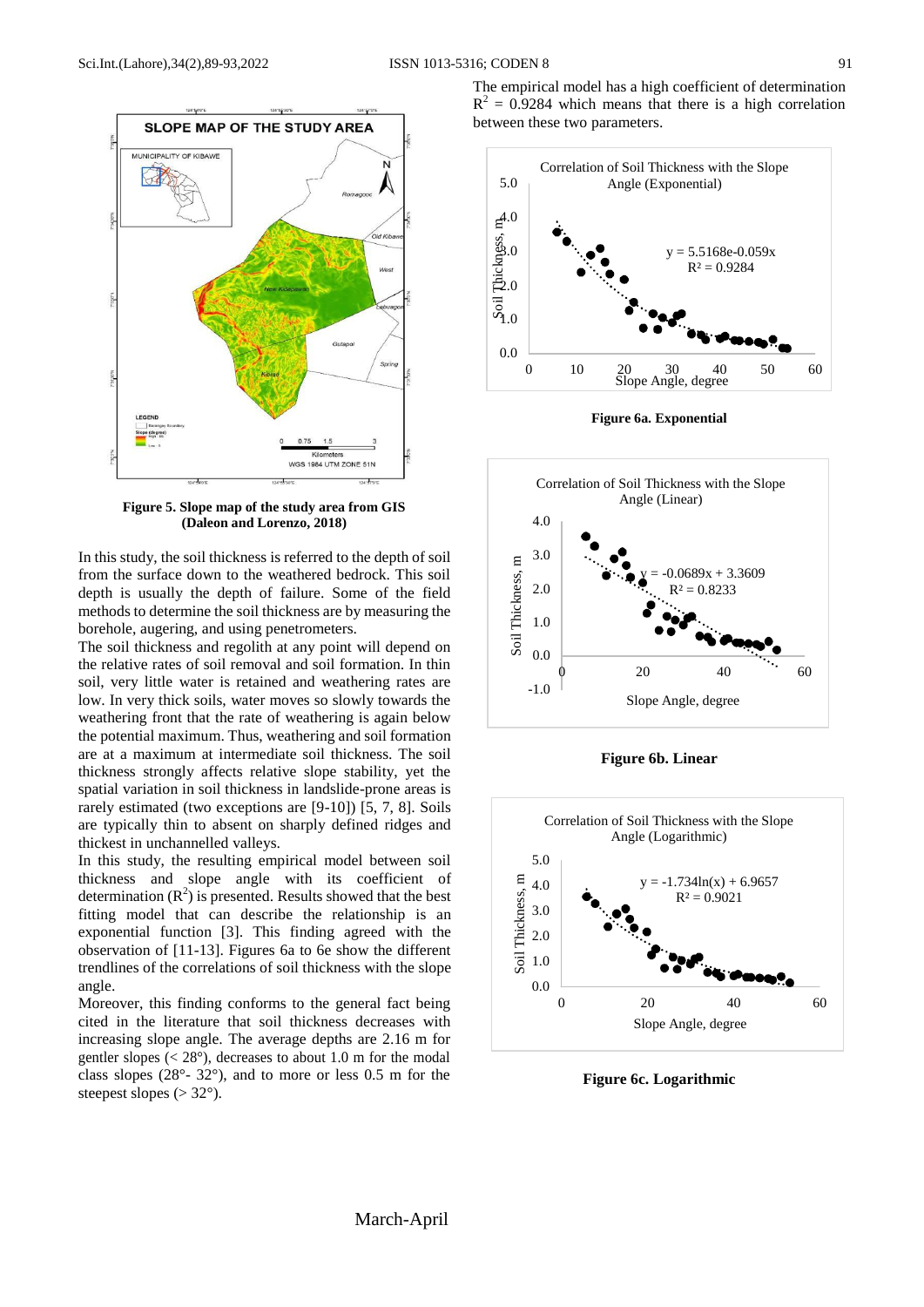

**Figure 6d. Polynomial**



**Figure 6e. Power**

Hence, the resulting equation is a good empirical model to predict the spatial distribution of soil thickness with less uncertainty, especially over a large area with Pliocene-Pleistocene geology. The good correlation between soil thickness and slope angle is attributed to the fact that a steeper slope has accelerated erosion if the rate of erosion is greater than the rate of soil development it will result to thin or no soil. On the other hand, soil in low-lying areas has higher water content and more weathering resulting in thicker soils.

## **Validation of the Model**

The quality of a regression relationship depends on the ability of the relationship to predict the dependent variable for observation on the independent variables that were not used in estimating the regression coefficients [14-15]. Hence, in order to verify the derived empirical equation between the slope angle and the soil thickness, the empirical equation derived was used to predict the soil thickness of the other 10 boreholes which were not used in the regression analysis. These 10 sites are used for validation and they are from different locations but of the same geology. Figure 7 shows the relationship of the predicted and measured soil thickness. The resulting relationship has high value of  $R^2$  of 0.9326, which indicates that the established equation is statically reasonable and can be used to predict soil thickness of slopes located in the same geologic class.



**Figure 7. Predicted vs measured soil thickness (Daleon and Lorenzo, 2018)**



**Figure 8 Soil thickness spatial distribution of Kiorao and New Kidapawan, Kibawe, Bukidnon (Daleon and Lorenzo, 2018)**

The spatial distribution of soil thickness in the study area was predicted as shown in Figure 8 using the derived correlation.